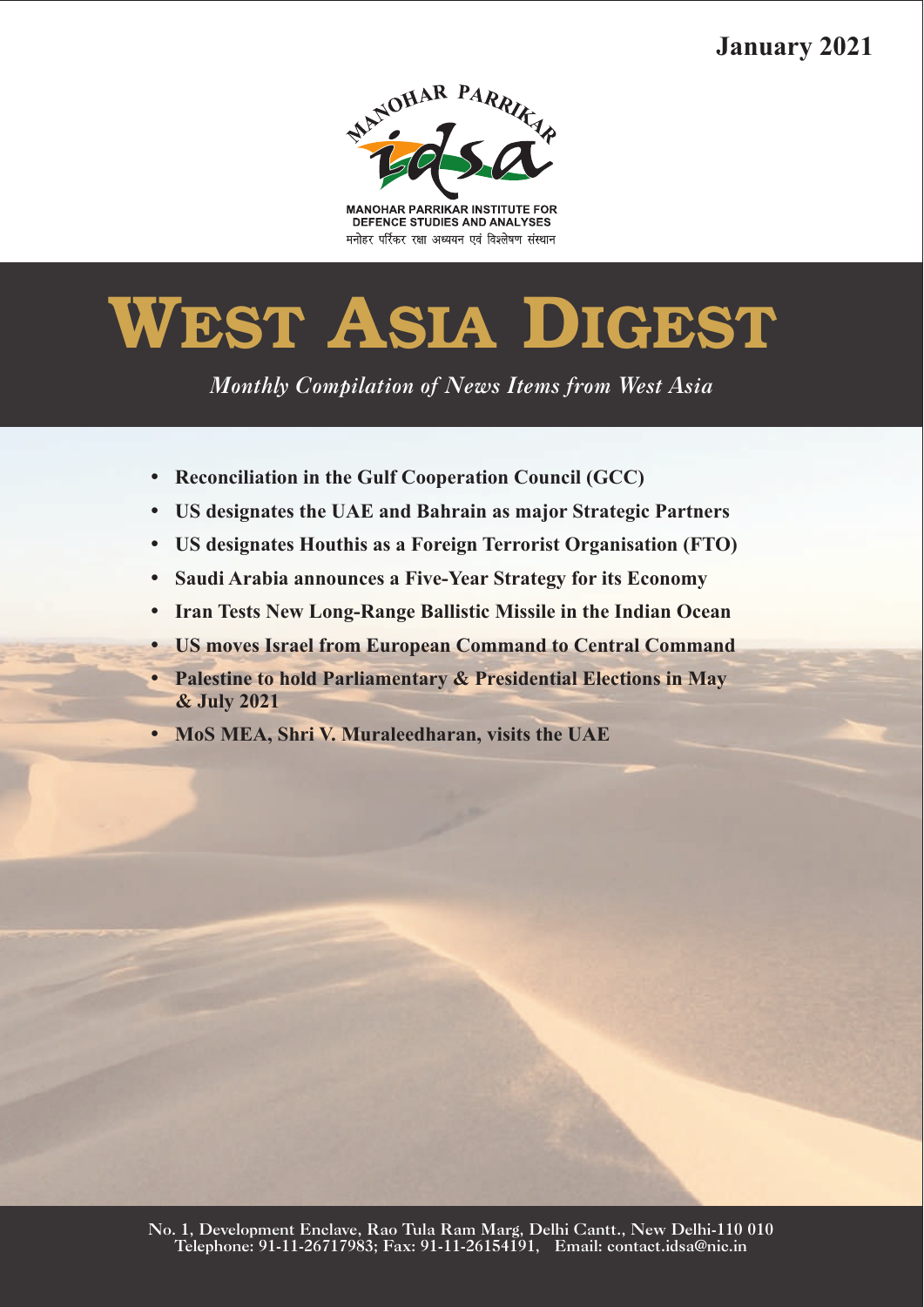# **Reconciliation in the Gulf Cooperation Council (GCC)**

The unity of the GCC was restored at the 41st Annual GCC Summit held at Al-Ula in Saudi Arabia, on January 5, 2021. Saudi Arabia, the UAE and Bahrain along with Egypt ended the isolation of Qatar and restored diplomatic ties with Qatar. They also announced the opening of their air space, land and sea borders, which were closed after the announcement of the boycott of Qatar in June 2017. At the Al-Ula Summit, the GCC countries agreed to work as a single, unified economic and political group for achieving security, peace and stability in the region. The US, Kuwait and Oman have played a key role in the reconciliation. Meanwhile, Egypt has also agreed to resume diplomatic contacts with Qatar. Emphasising the principle of collective security against emerging challenges, the Al-Ula Declaration calls for further integrating the militaries of member countries under the supervision of the Joint Defense Council – the Supreme Military Committee – the unified military leadership of the GCC. Highlighting the importance of deepening economic integration, the Al-Ula Declaration called for completing the requirements for the Gulf Customs Union and the Common Gulf Market.

# **US designates the UAE and Bahrain as 'Major Security Partners'**

Recognising the exceptional security partnership, the US designated the UAE and Bahrain as its 'major security partners.' The UAE and Bahrain host thousands of the US soldiers, sailors, airmen and marines. The US has three military bases in the UAE: Al-Dhafra Air Base, Al Minhad Air Base, and the Fujairah Naval Base. Bahrain is also a major non-NATO ally of the US, and apart from being headquarters to Central Command of the US Naval Forces, it is also home to the headquarters of the US Navy's Fifth Fleet. Both the UAE and Bahrain have participated in numerous US-led coalitions over the past 30 years.

#### **US designates the Houthis as a Foreign Terrorist Organisation (FTO)**

The US Department of State declared Yemen's Houthi rebels as a "Foreign Terrorist Organisation (FTO)" for their acts of terrorism, including cross-border attacks that have threatened civilian populations, infrastructure, and commercial shipping. Mike Pompeo, then Secretary of State, had stated that he intends to list three-leaders of the Houthis – Abdullah Yehya Al Hakim, Abdul Malik Al Houthi and Abd Al Khaliw Badr Al Din Al Houthi – as "Specially Designated Global Terrorists (SDGTs)." The move has the potential to complicate the peace talks in the country and the delivery of humanitarian aid to the people. The Houthis have stated that they will not let the terrorist designation undermine the peace process.

#### **Saudi Arabia announces a Five-Year Strategy for its Economy**

Saudi Crown Prince Mohammed bin Salman launched a new Five-Year Strategy (2021-25) for the Kingdom's sovereign wealth fund as aiming towards economic diversification as part of the Vision 2030. The role of the Public Investment Fund (PIF) will be significant in the next years as Saudi Arabia intends to put in US\$ 40 billion a year into the local economy, double its assets to US\$ 1.07 trillion, contribute US\$ 320 billion to non-oil GDP, and create 1.8 million jobs by 2025. The new strategy will focus on strengthening new sectors, empowering the private sector, developing the PIF's portfolio, achieving effective long-term investments, supporting the localisation of labour markets and building strategic economic partnerships.